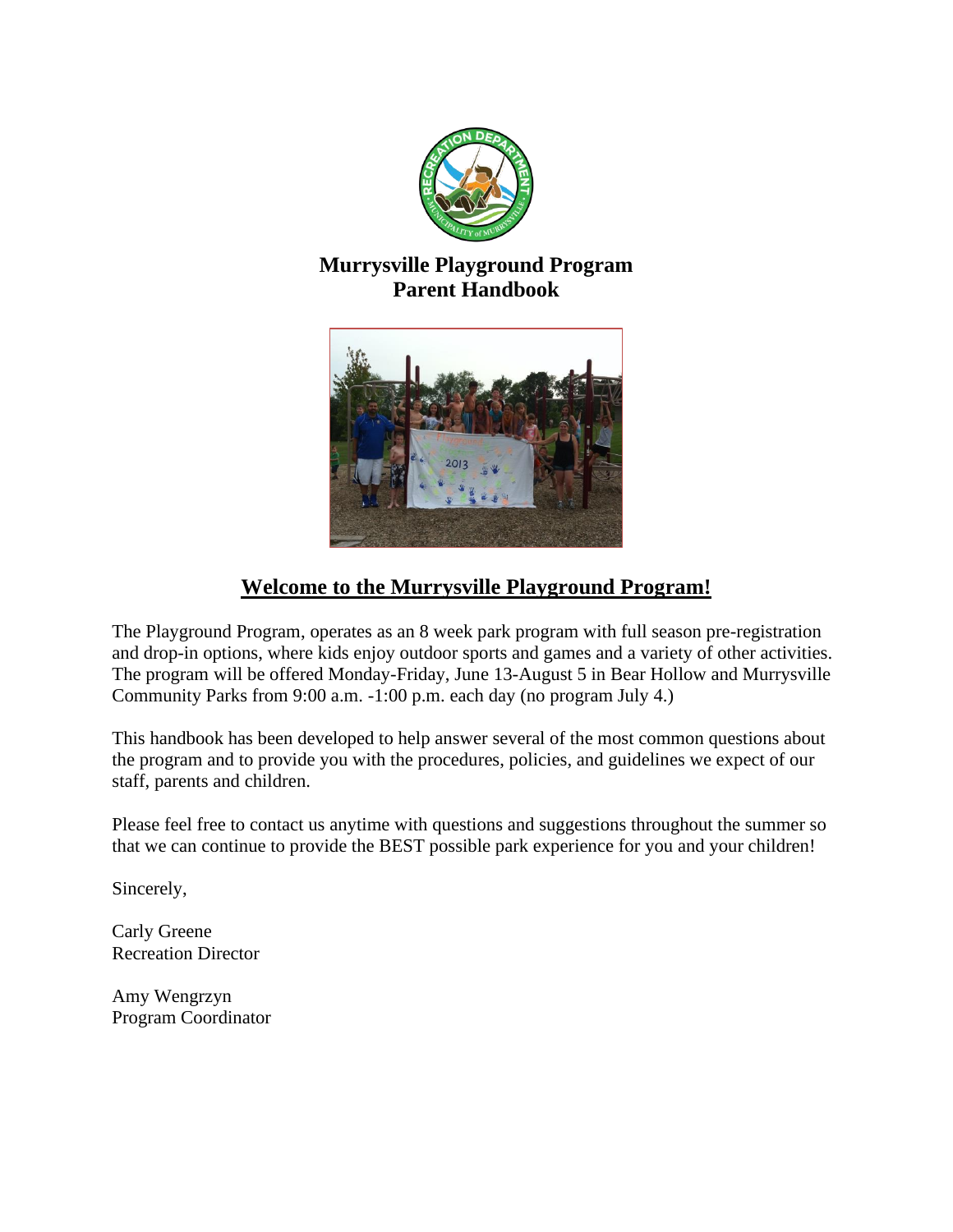## **ATTENDANCE REQUIREMENTS**

Children ages 6-12 may participate.

# *Attend any day or every day!*

### **THE PROGRAM OUTLINE**

This is an outdoor park program. The only available shelters from sun and rain are the park pavilions. We urge families to send their children with sunscreen and bug spray or whatever products will keep them comfortable while they enjoy the fun outdoor activities. Please dress for the weather!

## **Dates: June 13-August 5 (No program July 4)**

The program will be held on two parks each week, as listed below:

- **Mondays: [Bear Hollow Park](https://pa-murrysville.civicplus.com/Facilities/Facility/Details/Bear-Hollow-Park-4)**: Bear Hollow Park Ct., Murrysville 15668
- **Tuesdays: [Bear Hollow Park](https://pa-murrysville.civicplus.com/Facilities/Facility/Details/Bear-Hollow-Park-4)**: Bear Hollow Park Ct., Murrysville 15668
- **Wednesdays: [Murrysville Community Park](https://pa-murrysville.civicplus.com/Facilities/Facility/Details/Murrysville-Community-Park-Leftwich-Pavi-14)**: 4056 Wiestertown Rd, Export 15632
- **Thursdays: [Murrysville Community Park](https://pa-murrysville.civicplus.com/Facilities/Facility/Details/Murrysville-Community-Park-Leftwich-Pavi-14)**: 4056 Wiestertown Rd, Export 15632
- **Fridays: [Murrysville Community Park](https://pa-murrysville.civicplus.com/Facilities/Facility/Details/Murrysville-Community-Park-Leftwich-Pavi-14)**: 4056 Wiestertown Rd, Export 15632

**Hours: 9:00 am-1:00 pm.** Please do NOT forget to pick up your children from the program. Staff will wait at the park for 30 minutes and will contact parents/any authorized pickup persons by phone. If, after 30 minutes, the children have not been picked up, they will be taken to the Murrysville Police Department where they can remain safely supervised until parents or guardians arrive.

- If there is an emergency and you will not be able to pick up on time, you must call the Recreation Department at 724-327-2100 x131 or x115 or the Murrysville front desk at x104 and they will alert the program staff at the park.
- A \$15.00 late fee will be assessed for late pickups after 1:00 and \$1.00 per minute additional thereafter.

Parents/guardians must sign out children from the program each day. Children will only be released to those listed on the registration card. Identification will be required. If a participant is to be picked up by anyone other than those listed on the registration card, the legal guardian must notify the Park Program staff in advance in writing.

### **REGISTRATION, FEES**

Children may attend any day or every day!

- The pre-registration fee is for the entire eight weeks of the program
- \$10.00 drop-in fee to attend if not pre-registered
- Drop-in fees may be paid by check, cash or money order. No credit cards are accepted.

Half-days are not pro-rated, and refunds/discounts are not provided for inclement weather, suspensions, vacations, etc.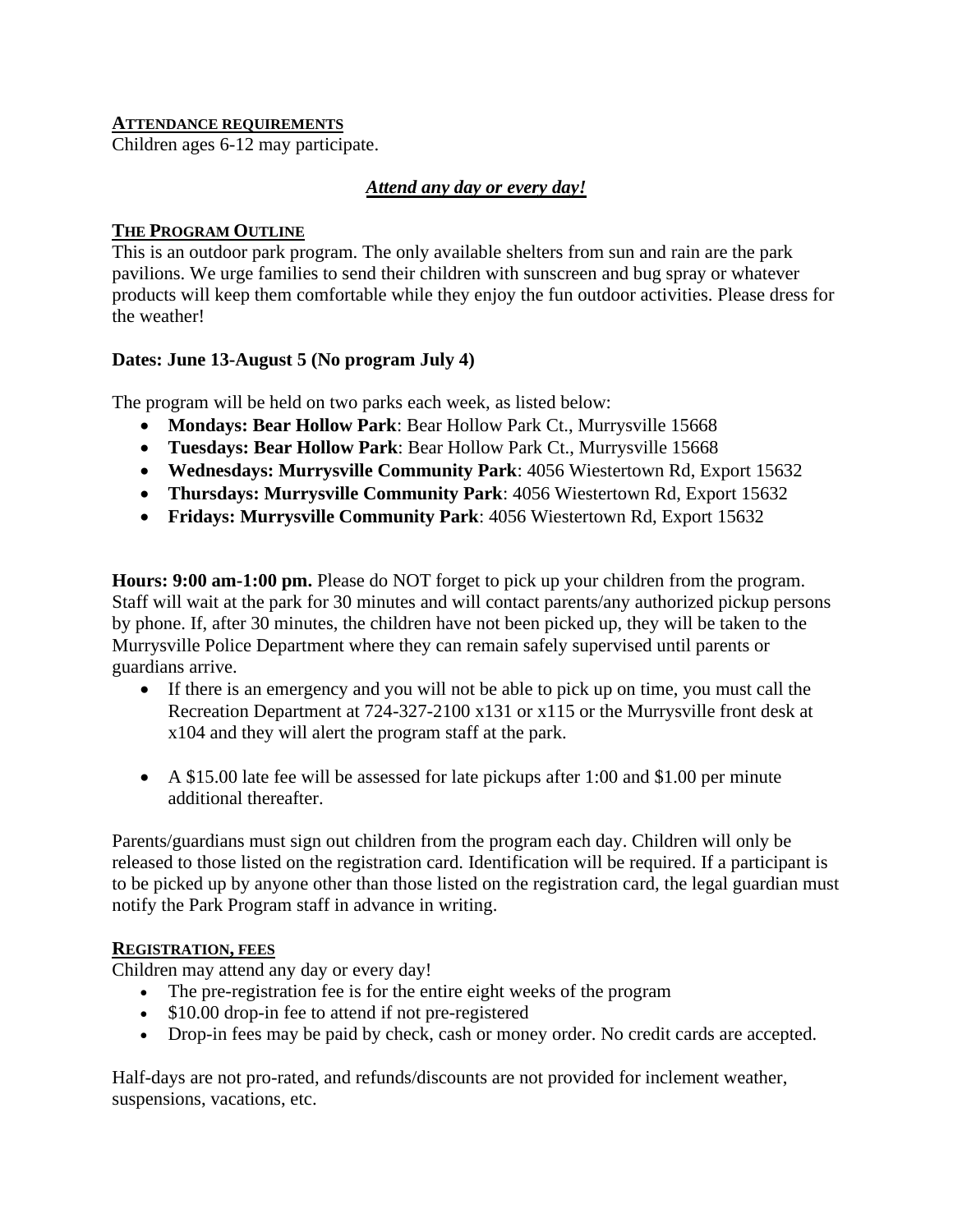An emergency card must be completed at the time of registration on the first day, so please allow for a few extra minutes during drop off. This allows staff to have emergency contact information and be alerted to any allergies or medical conditions.

# **DAILY**

# **\*\*Children MUST bring lunches, snacks, a refillable water bottle and a** *GREAT, FUN, POSITIVE ATTITUDE* **every day!**

# **Please pack sunscreen and bug repellant, as necessary, and dress for the weather.**

Campers will be allowed to play in the stream at Bear Hollow Park, with adult permission, but *only if they are wearing closed toe shoes*. Please pack extra shoes, if they wish, and plan for them to get wet.

At MCP, campers will be making trips to the playground and splash pad so please pack towels, clothes, sunscreen, and anything else needed.

## **STAFF**

The program is staffed by college students who have all clearances and are CPR/First Aid certified. They are assisted by high school aged volunteers. The staff report directly to the Recreation Department Program Coordinator and Director.

### **VOLUNTEERS**

High school students are needed to assist staff. Interested students should visit: <https://murrysvilleparecreation.com/FormCenter/Recreation-6/Volunteer-Interest-Form-80> and complete the Volunteer Interest Form or call the Recreation Department at 724-327-2100 x131. The Recreation Department staff will reply and provide additional information.

Be a mentor to younger kids and make some summer memories! Don't sleep away summer or spend it staring at a screen; get out to the parks and have some fun; be a KID again!

### **WEATHER POLICY/RAINY DAYS**

The Playground Program is a rain or shine program and does not cancel for rain. However, if there is lighting or thunder parents/guardians will be called to pick up children, as storms are not a safe environment when out in the parks. If the morning looks like it might be a wet day, feel free to still drop off your children at the park because rainy day activities will be planned for under the pavilion until the weather improves.

### **BEHAVIOR EXPECTATIONS**

### Be happy and have FUN!

Participants are expected to have fun and treat all other participants, volunteers, and staff with respect and they will be treated with the same in return. Appropriate language is also expected. Physically harming other children is not tolerated and is dealt with promptly in the program.